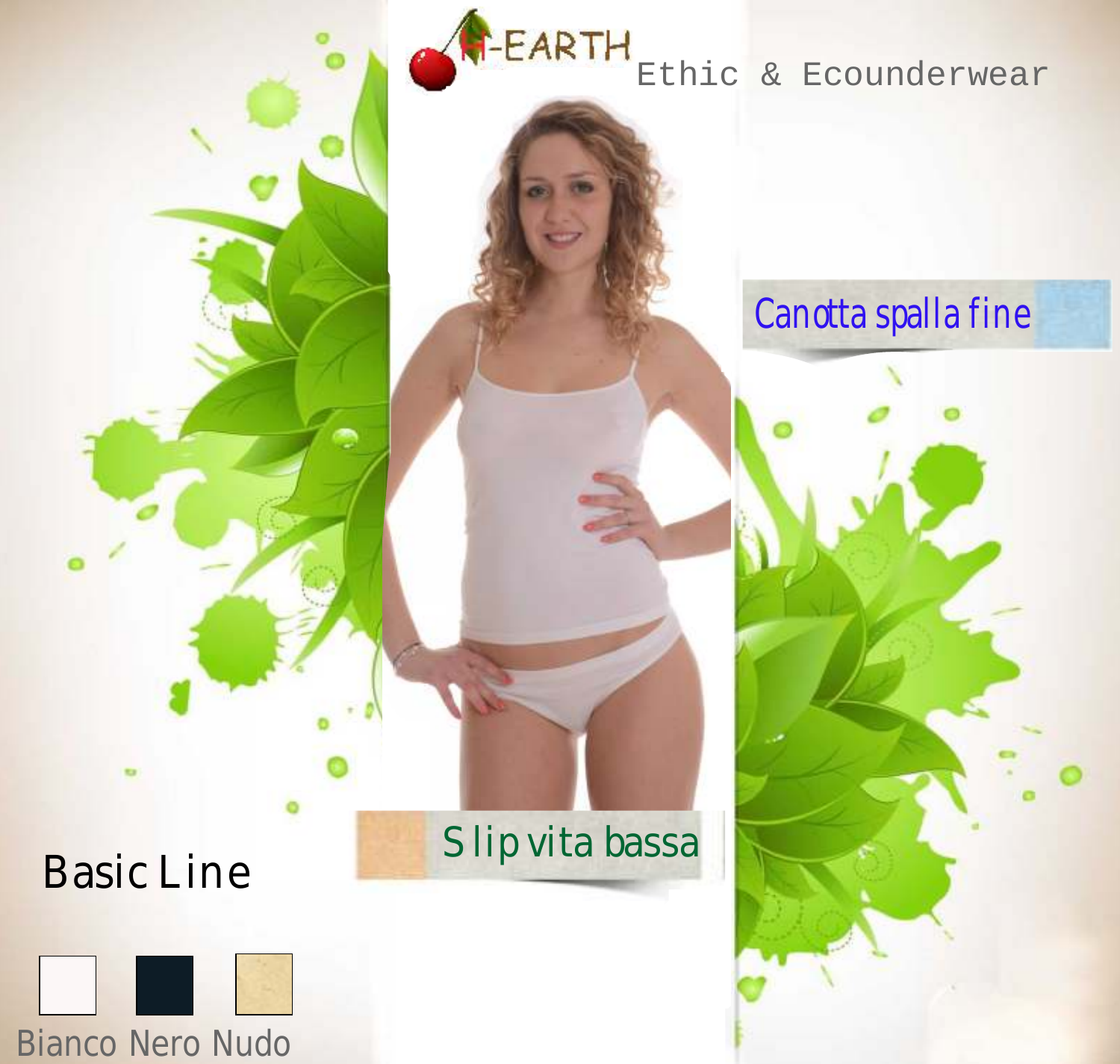

#### F-EARTH Ethic & Ecounderwear

# Perizoma vita bassa

# Basic Line



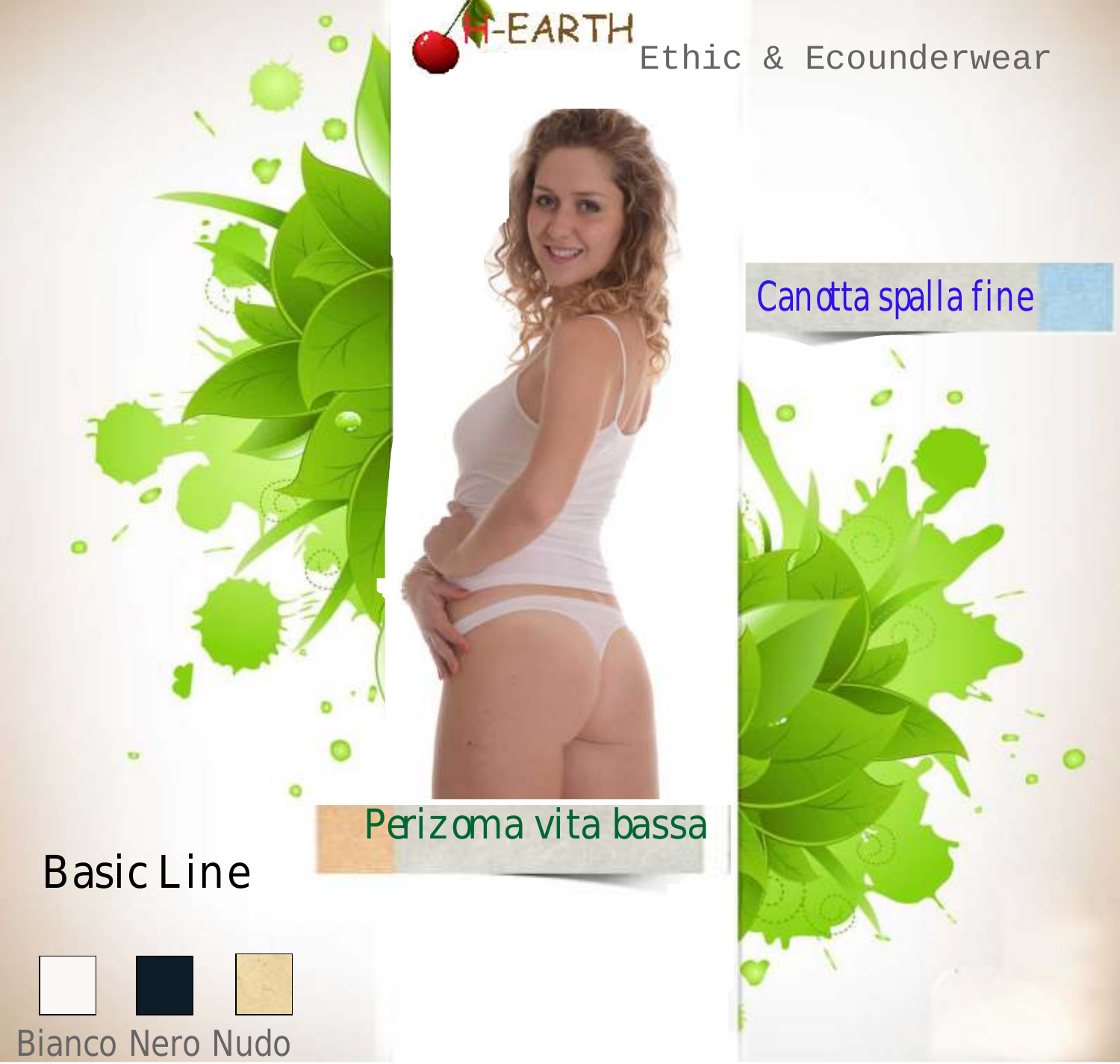



#### Slip vita alta

## Top-Brassiere

# **EARTH**<br>Ethic & Ecounderwear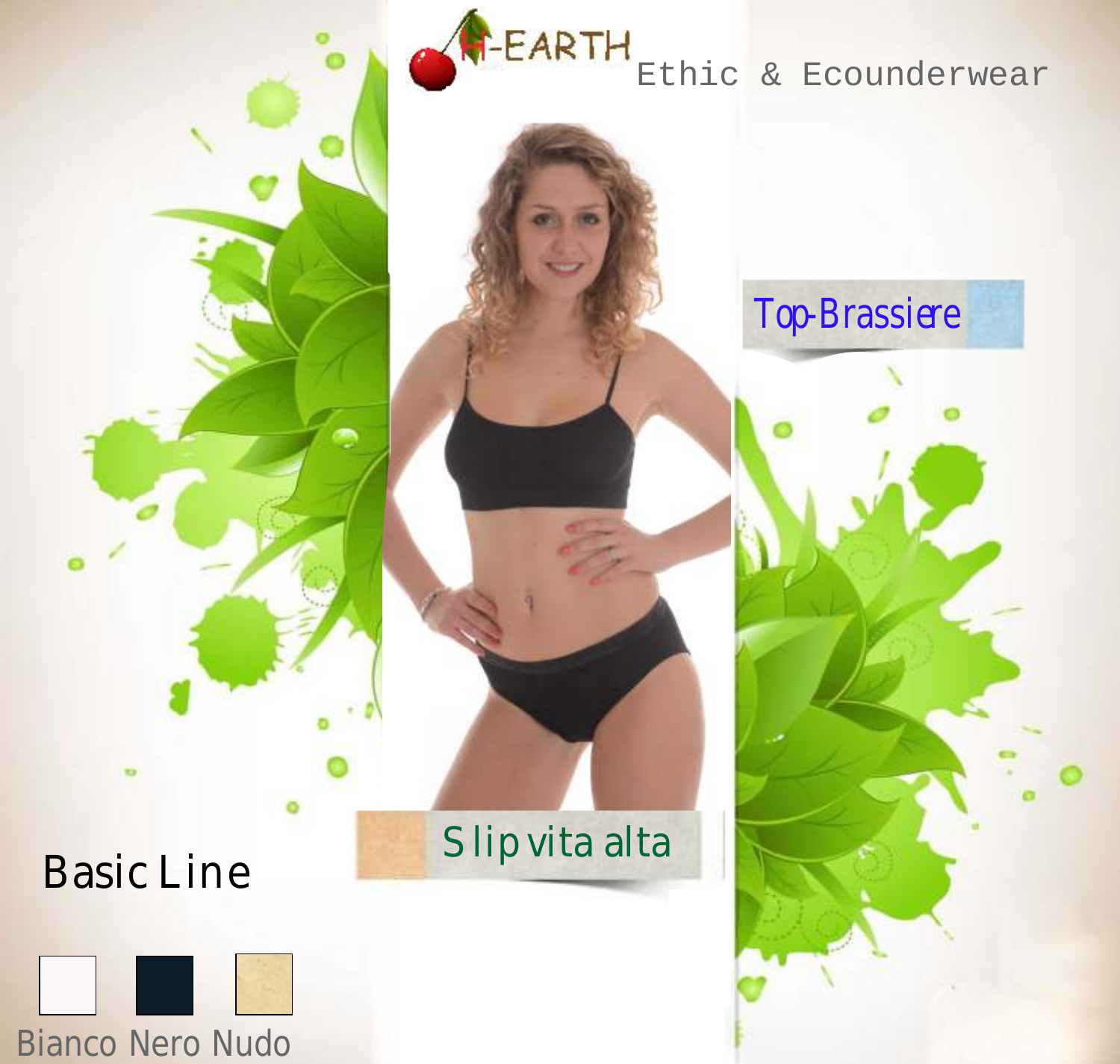



## Basic Line



#### Coulotte vita bassa

# Canotta spalla larga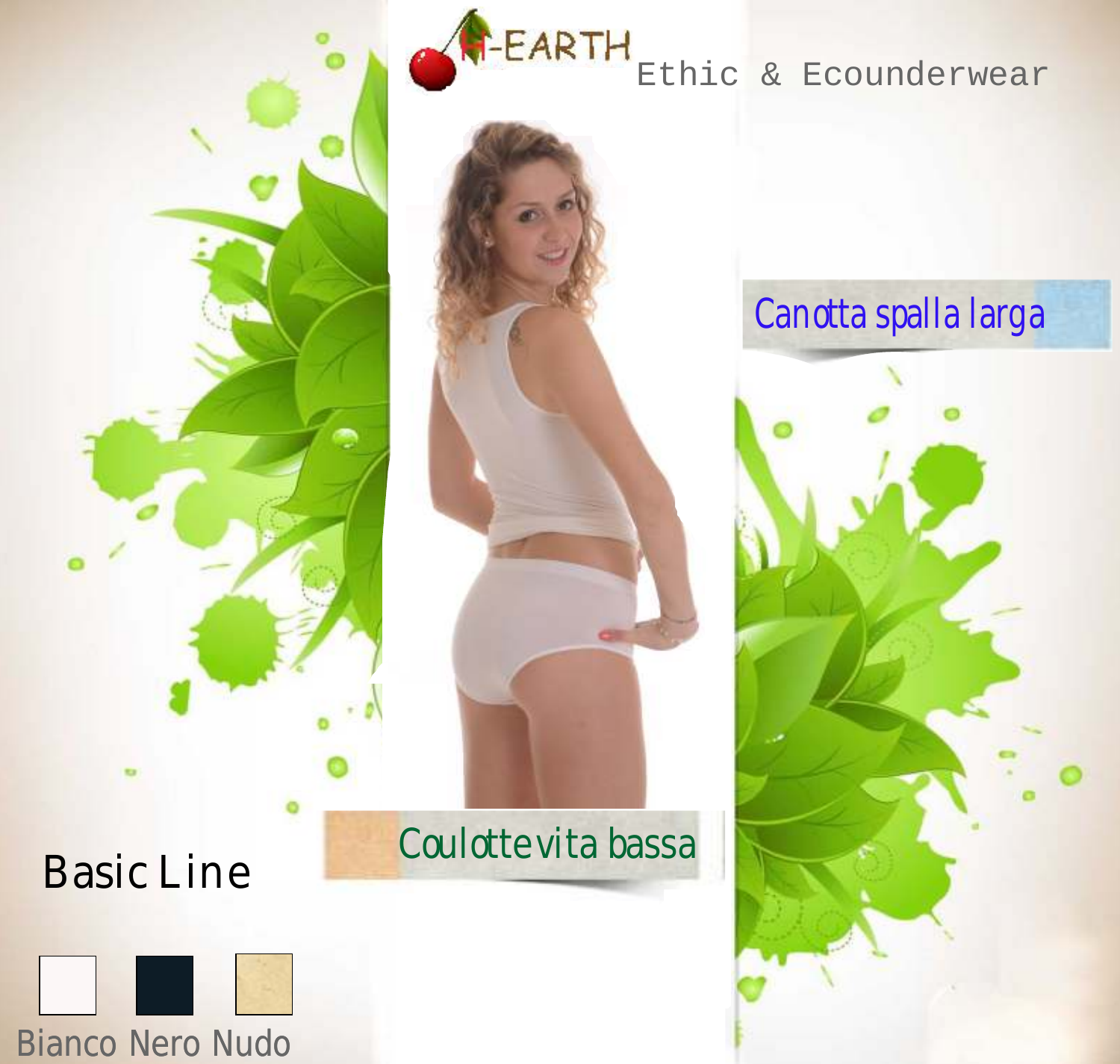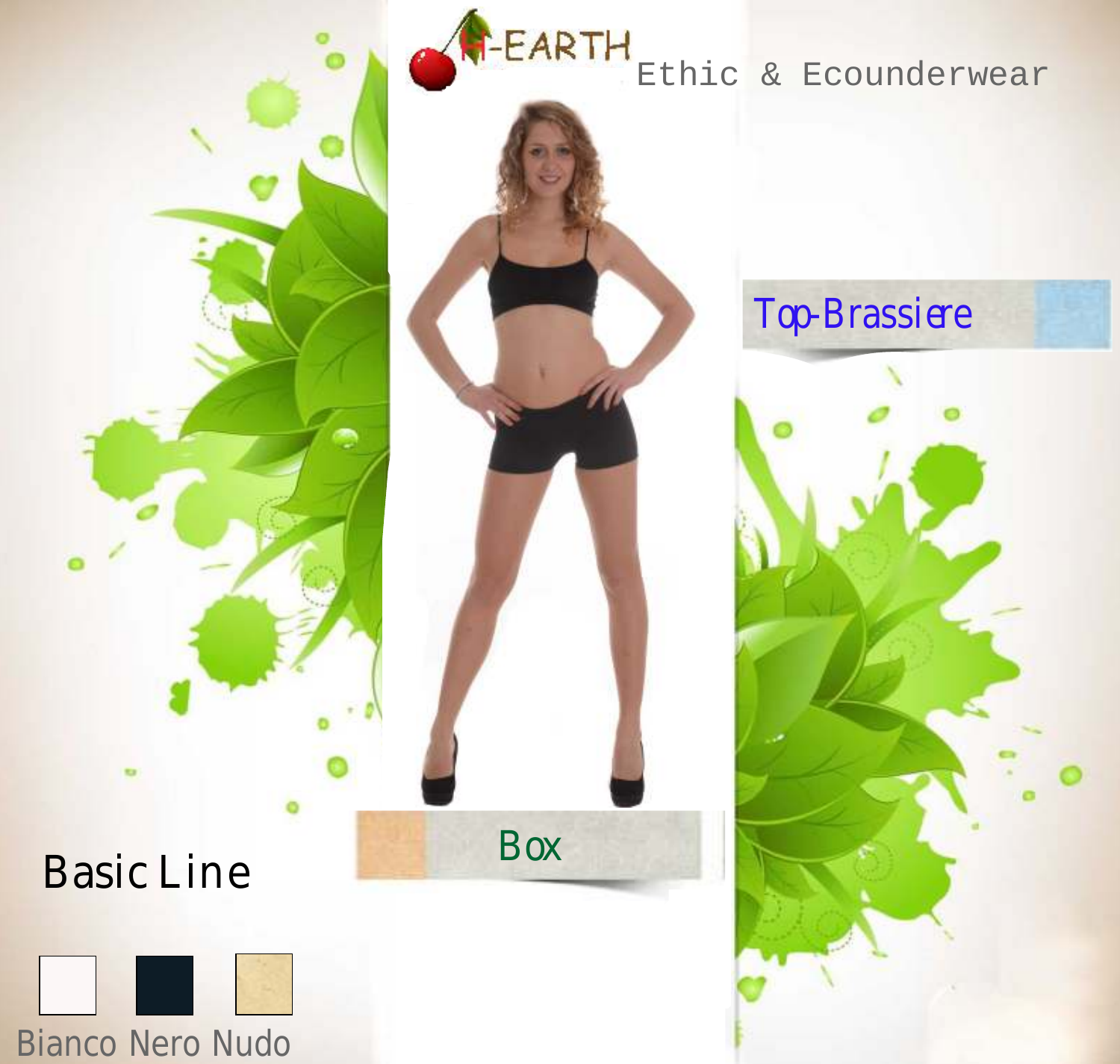Basic Line



### Slip vita bassa



# L**EARTH**<br>Ethic & Ecounderwear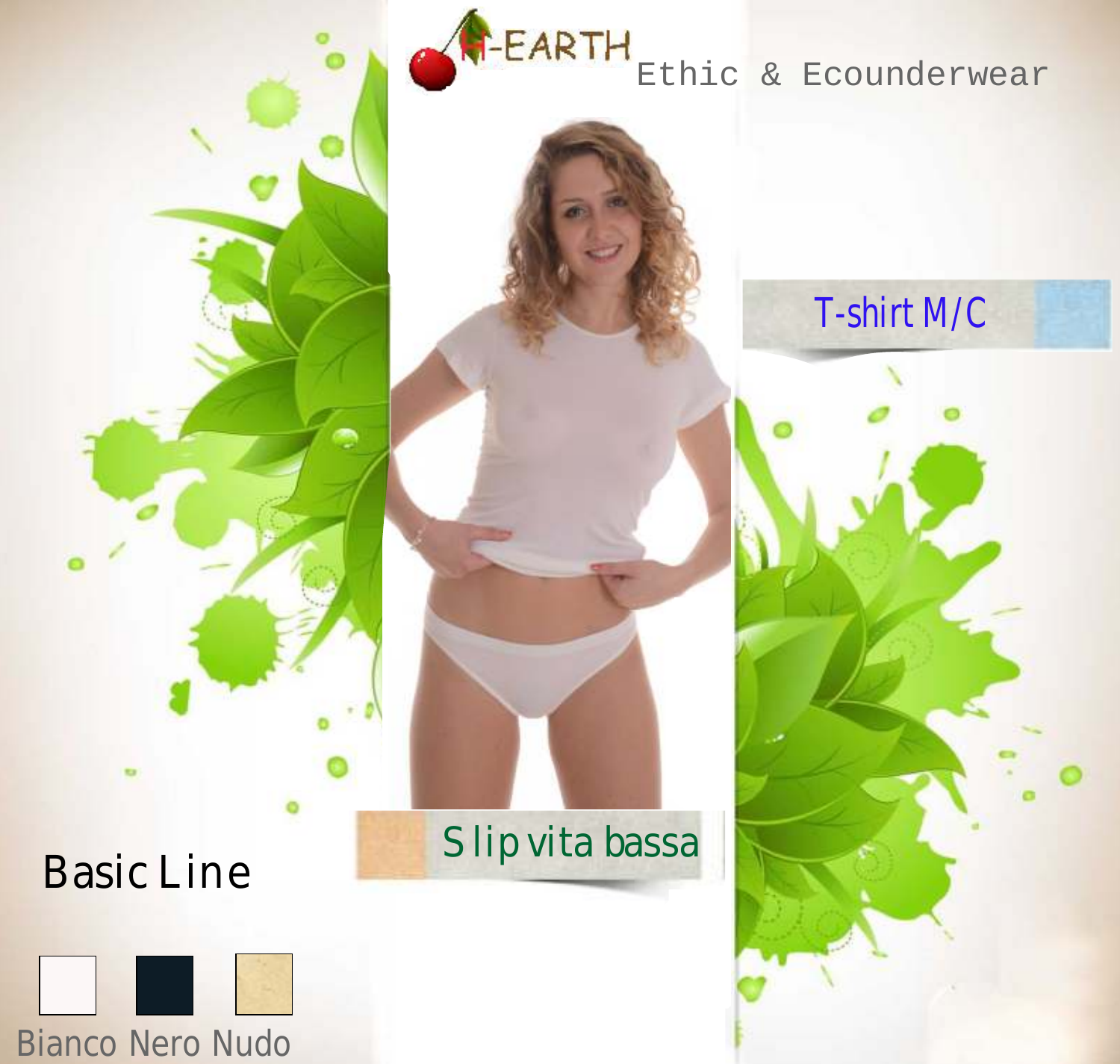

Ethic & Ecounderwear



#### Canotta spalla fine

#### Couotte vita bassa

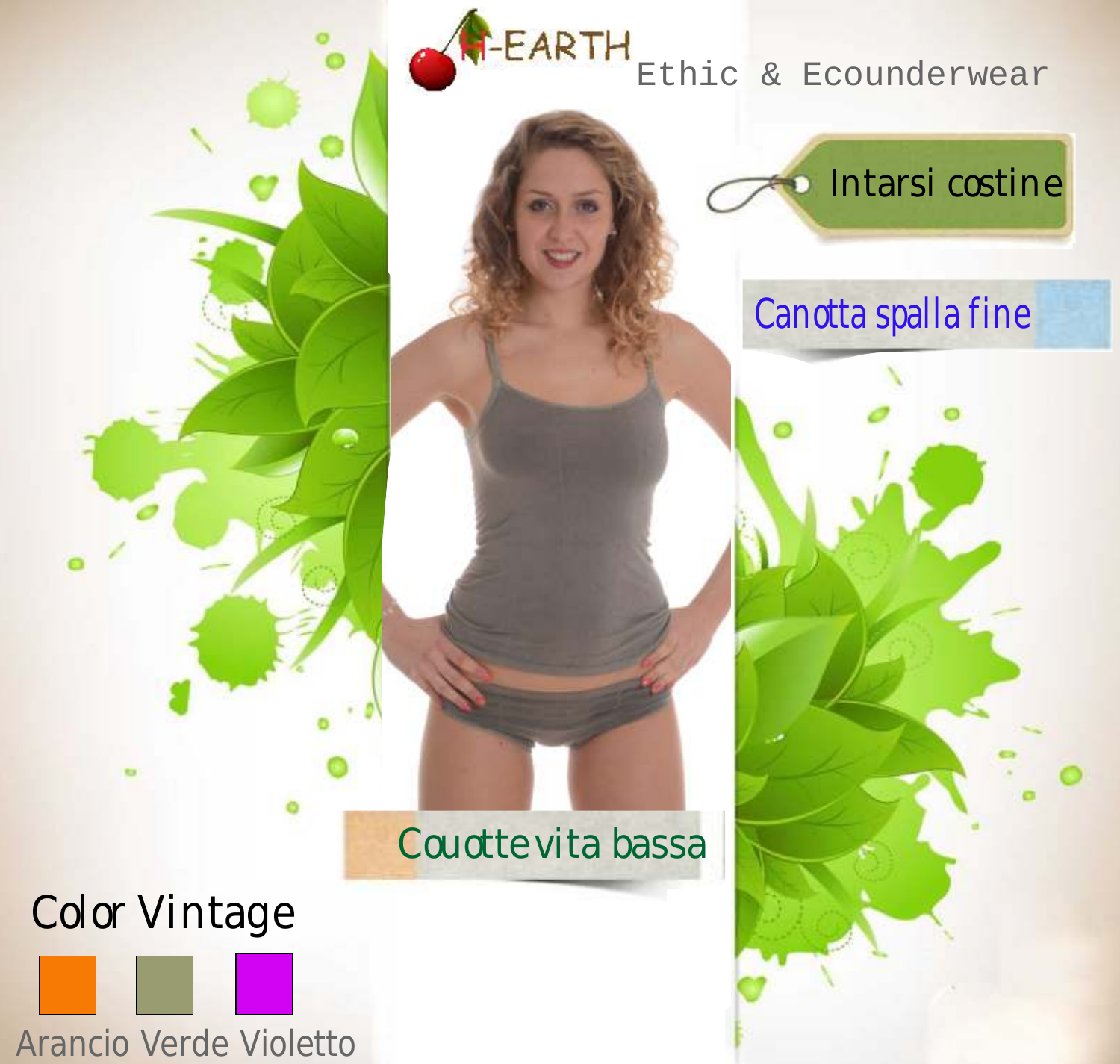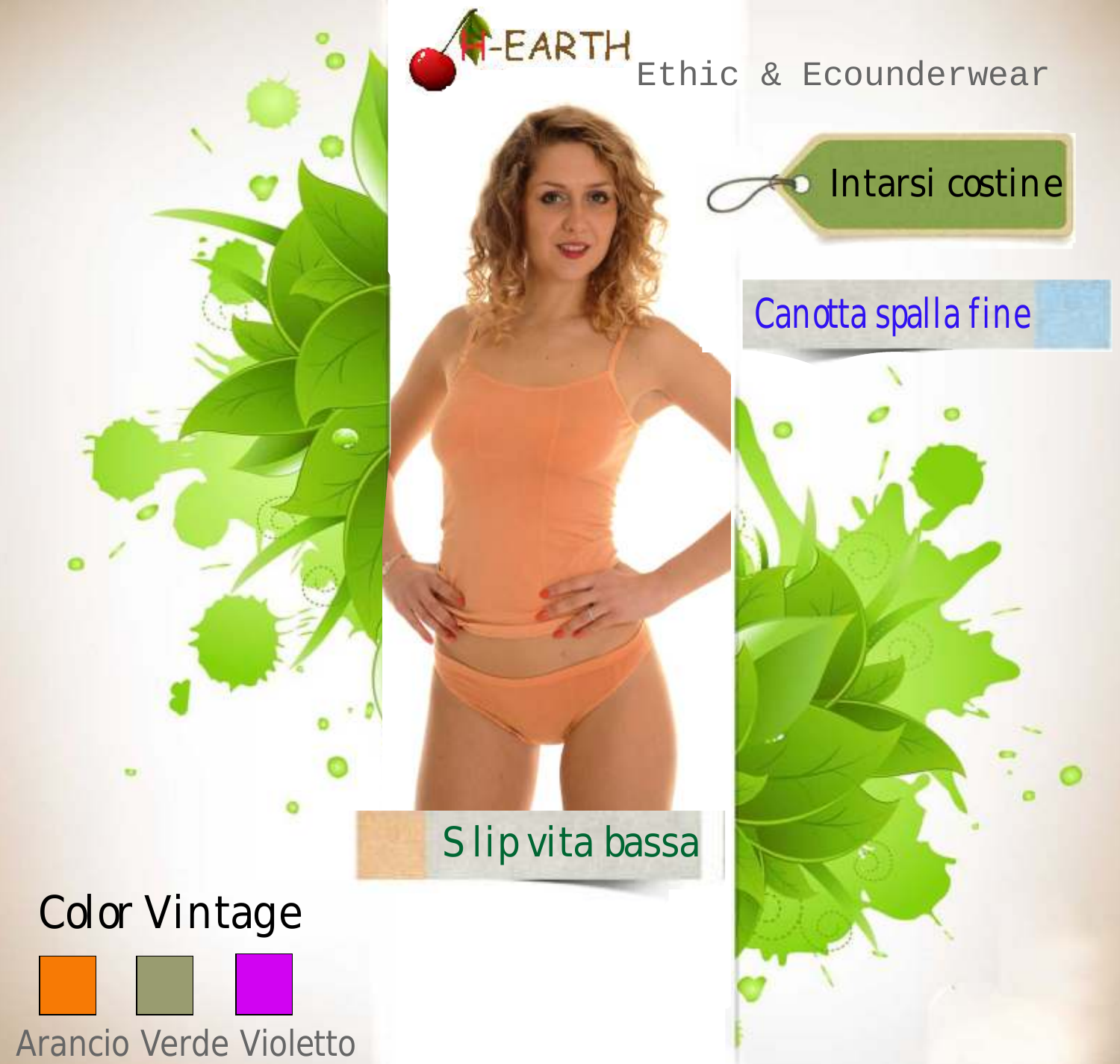-EARTH

Ethic & Ecounderwear



#### Top-Brassiere

## Coulotte vita bassa

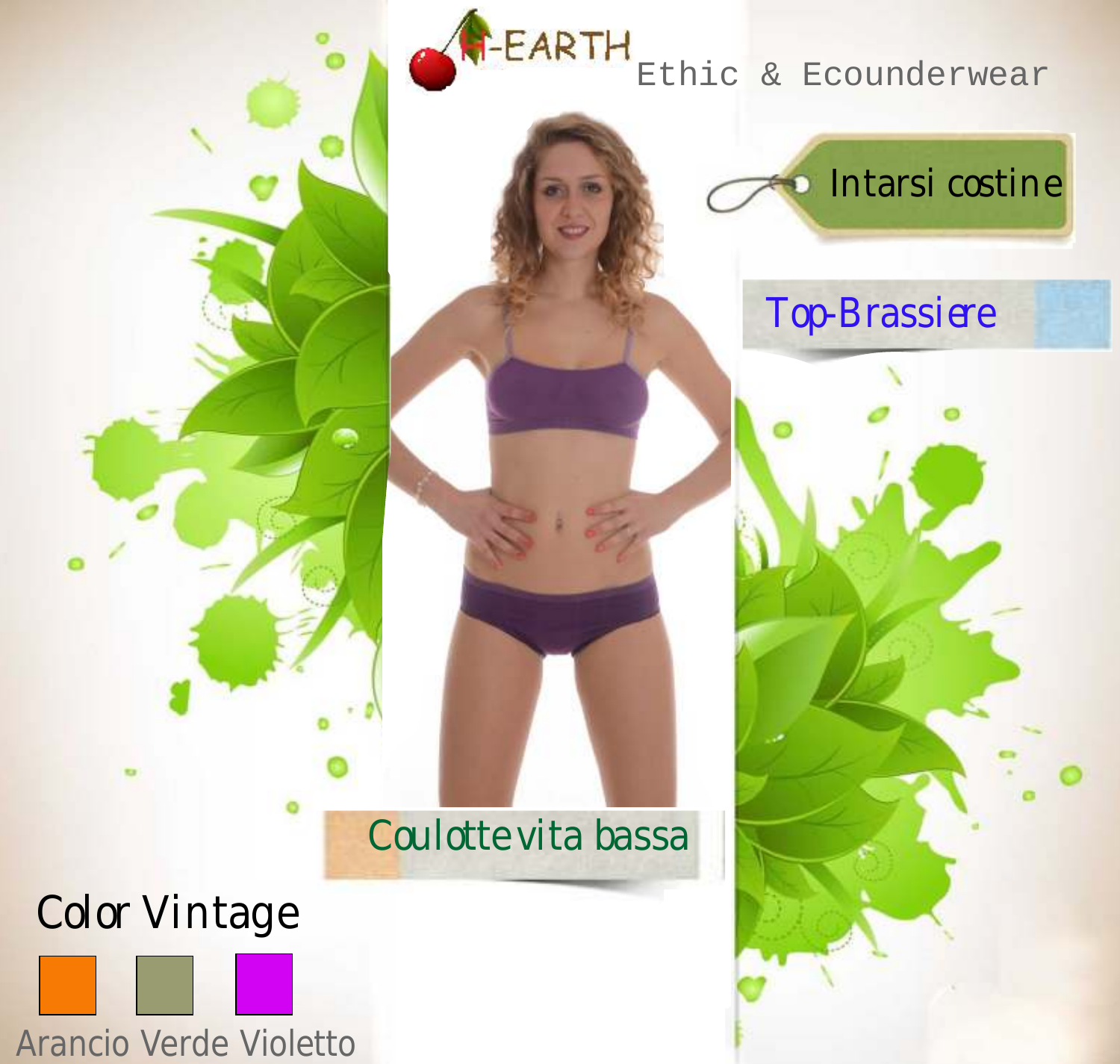EARTH Ethic & Ecounderwear

#### Canotta spalla fine

### Coulotte vita bassa

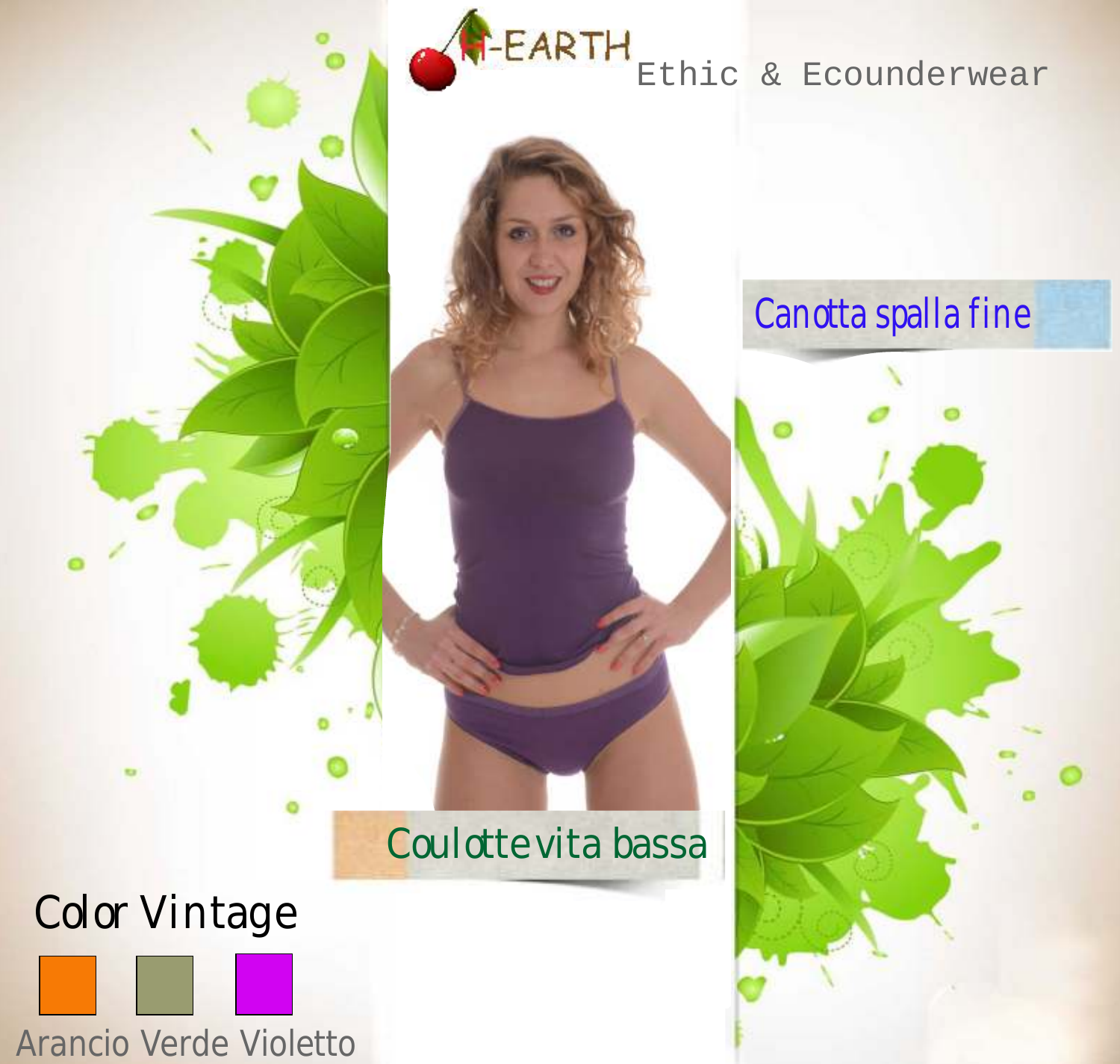FARTH Ethic & Ecounderwear

# Slip vita bassa

Color Vintage



#### Top-Brassiere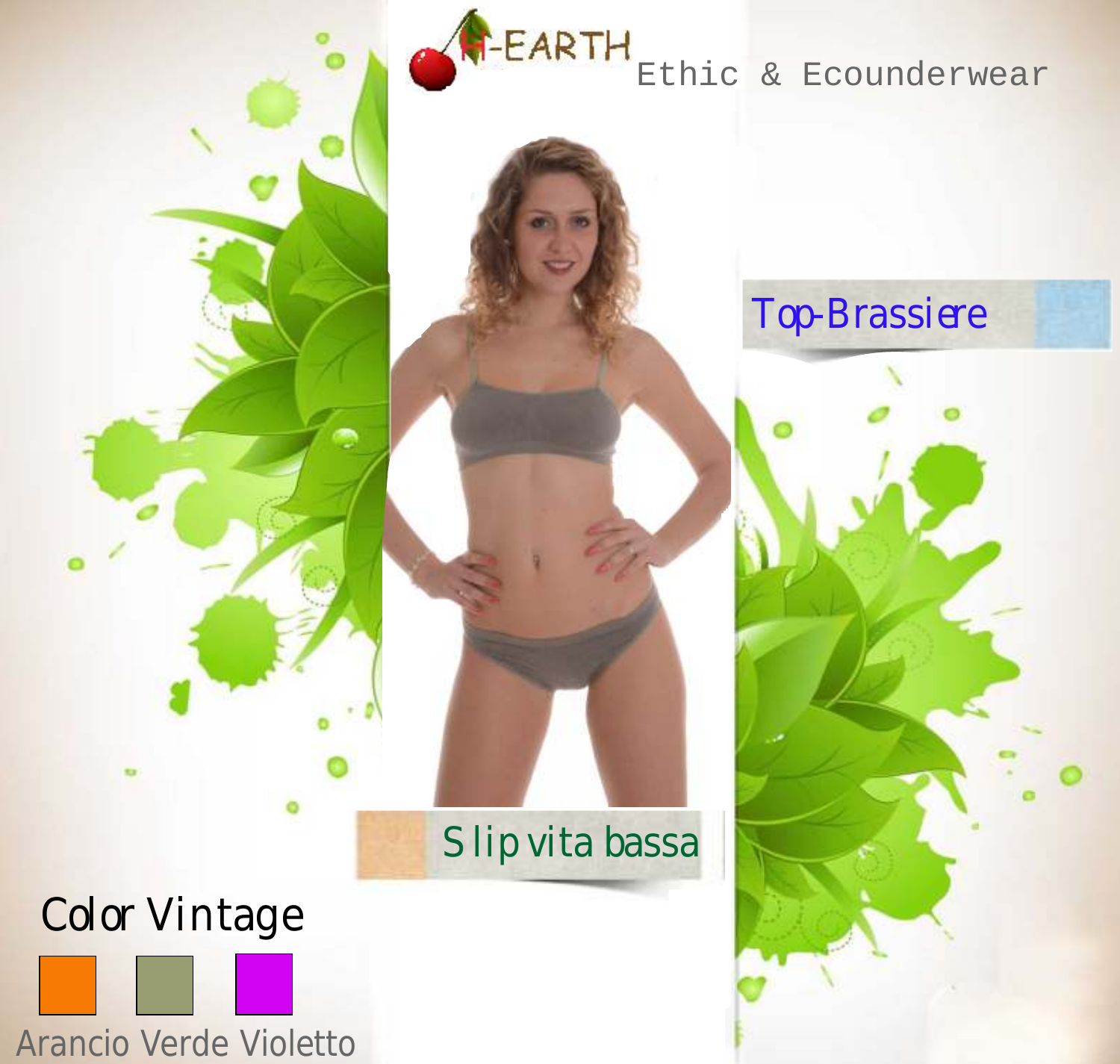**EARTH** Ethic & Ecounderwear

#### Canotta spalla fine

#### Slip vita bassa

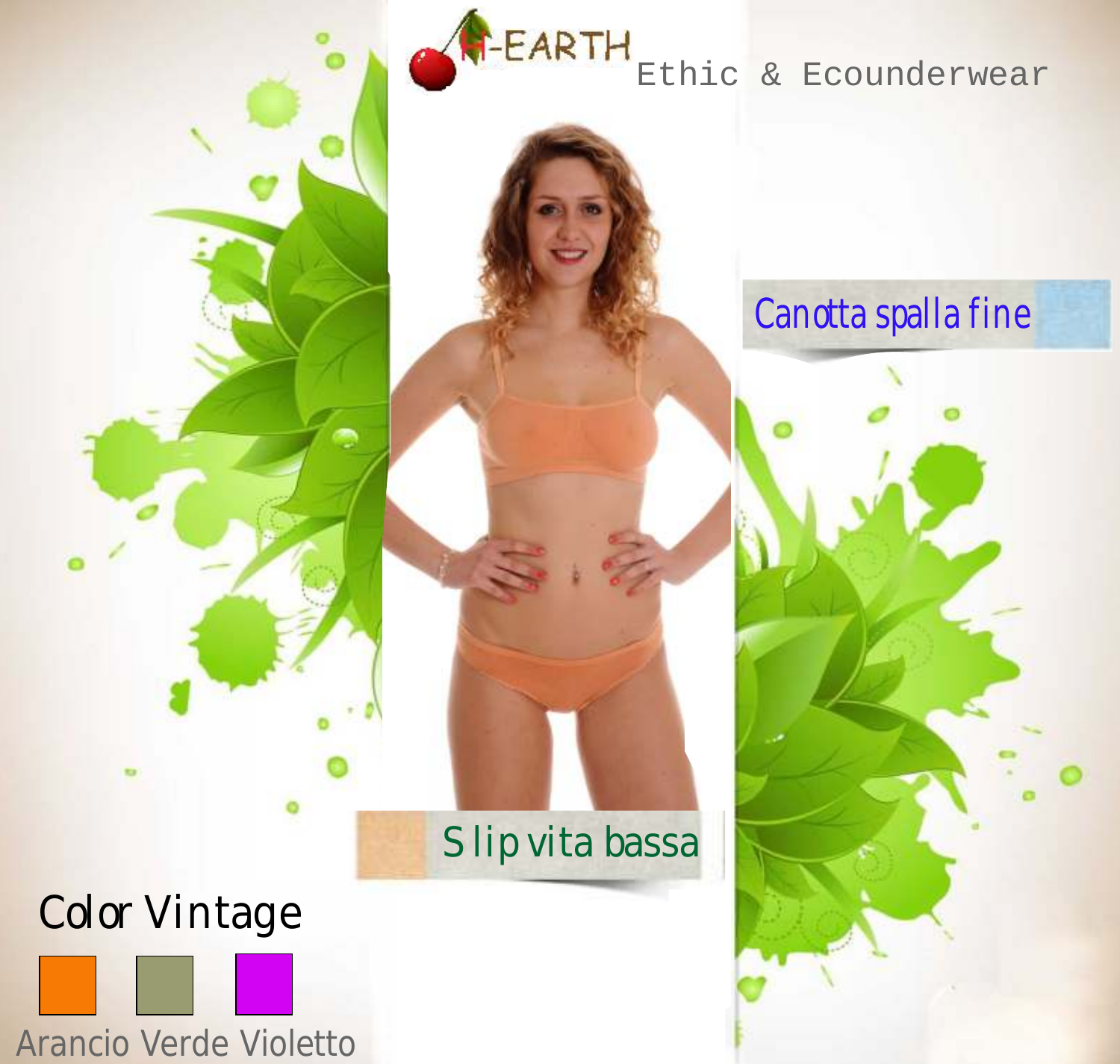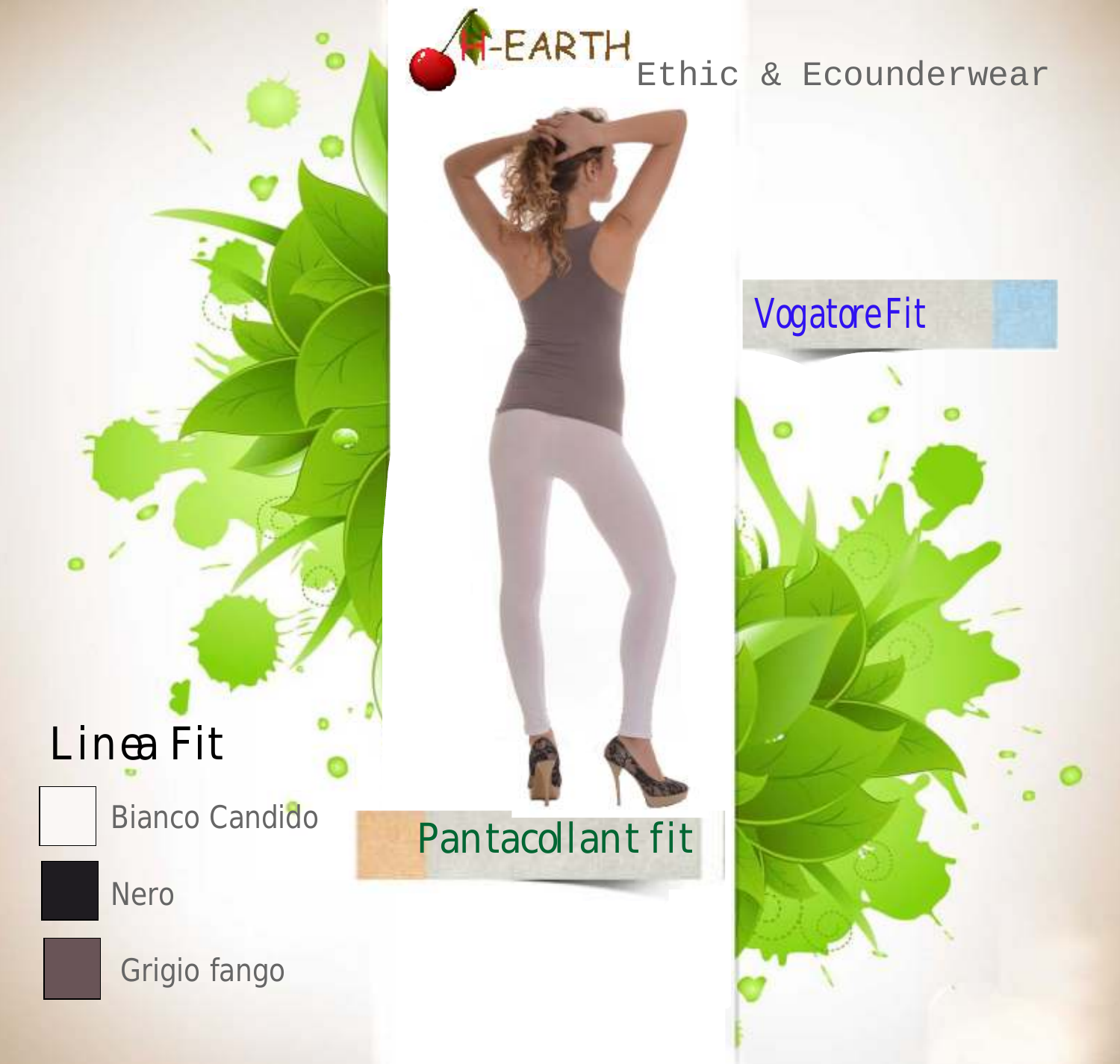

# Linea Fit

Bianco Candido

Nero



Pantacollant Fit

# Canotta spalla fine larga Fit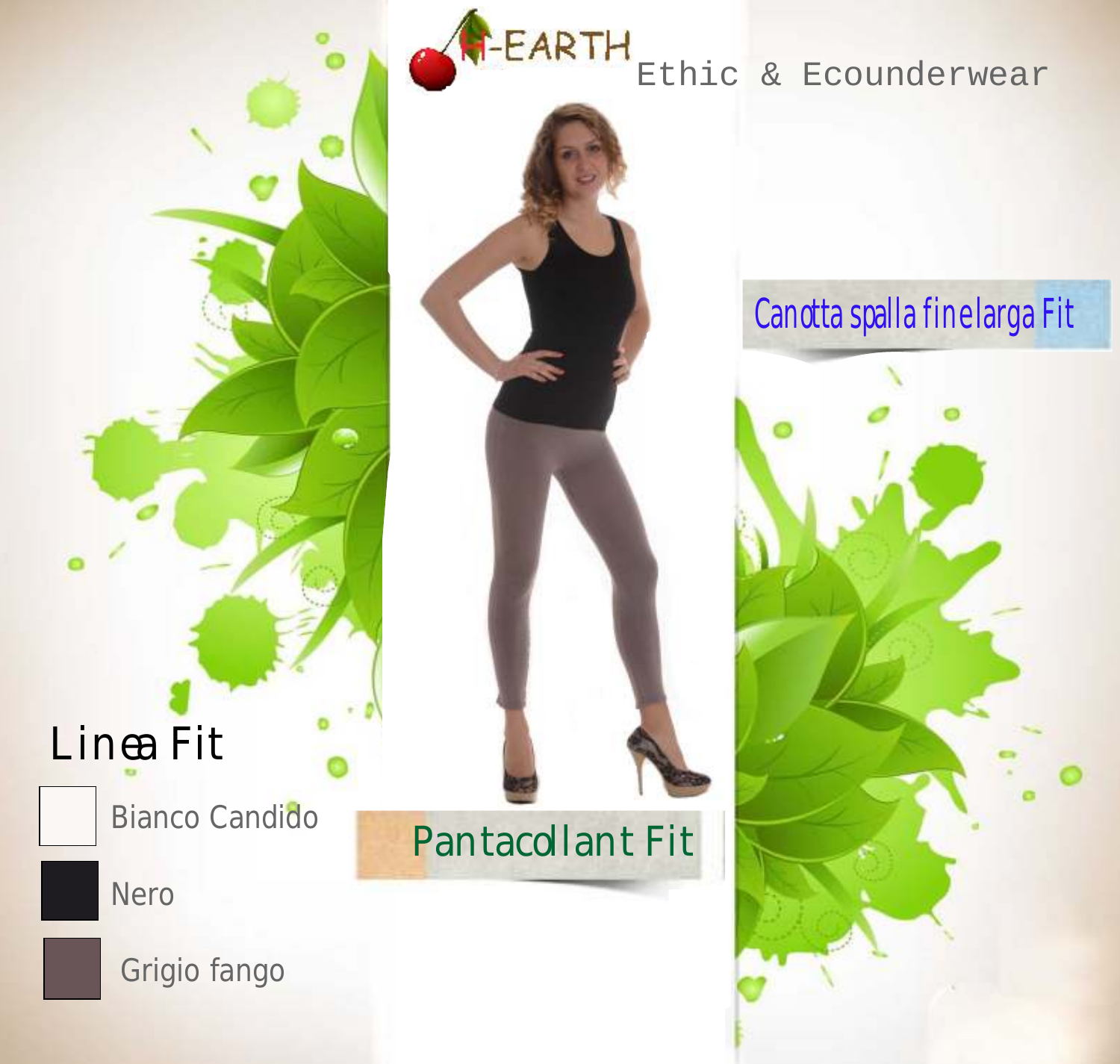-EARTH

#### Ethic & Ecounderwear

# Linea Fit

**Bianco Candido** 

Nero



Leggins Fit

## Top-Reggiseno Fit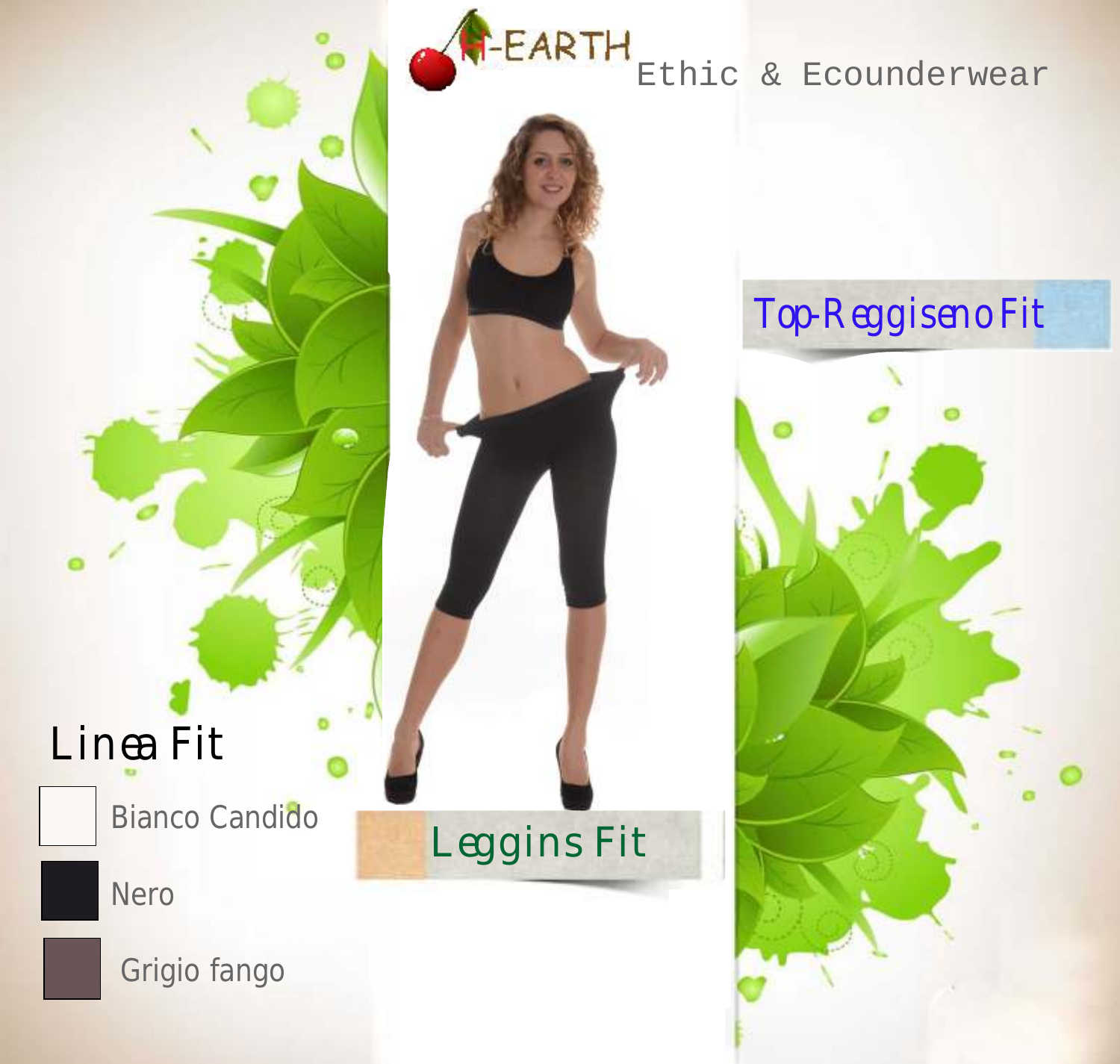**T-EARTH** Ethic & Ecounderwear

Lupetto smanicato

# Maglieria

# Jeans

Tortora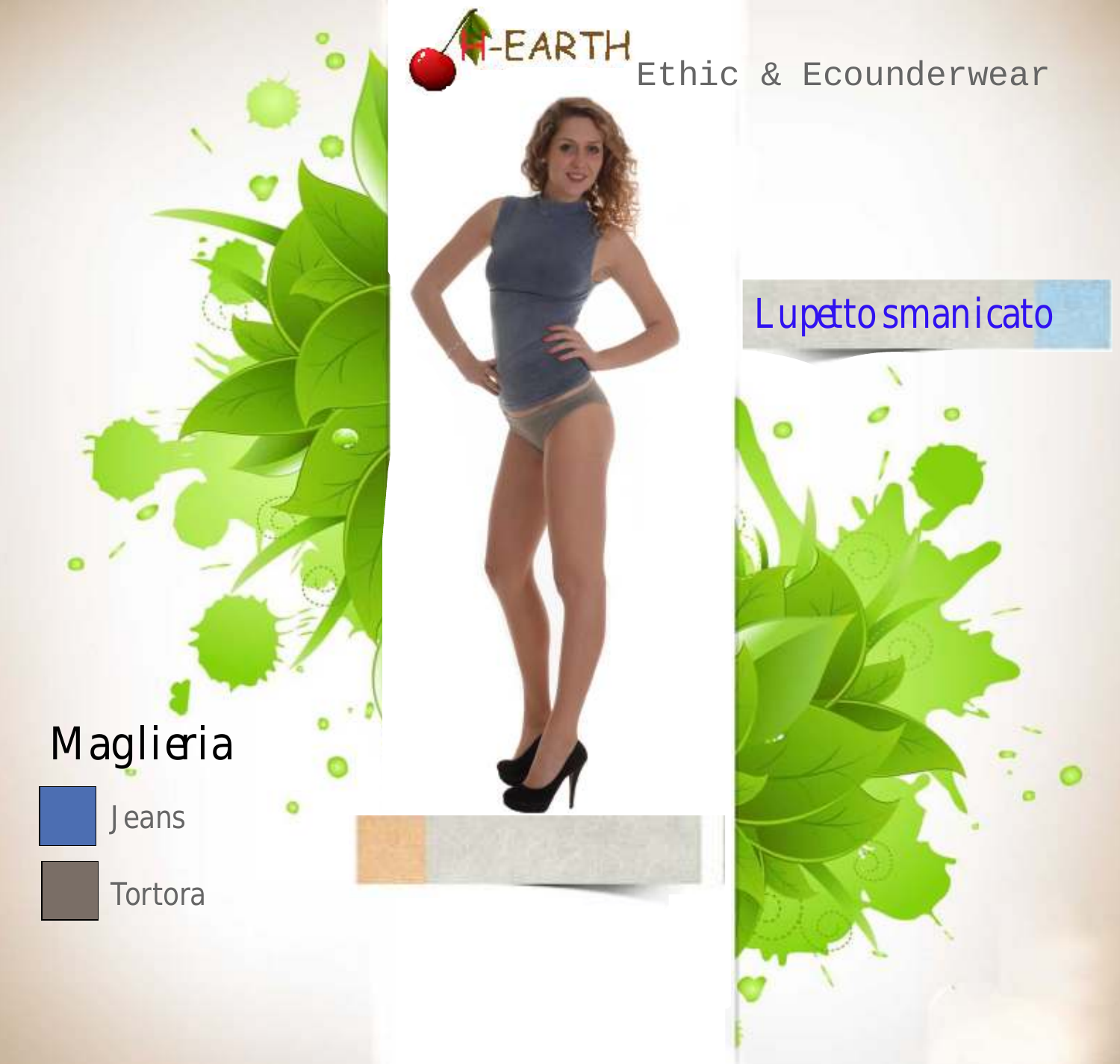**T-EARTH** Ethic & Ecounderwear

# Maglieria

# Jeans

Tortora

# Lupetto Manica lunga